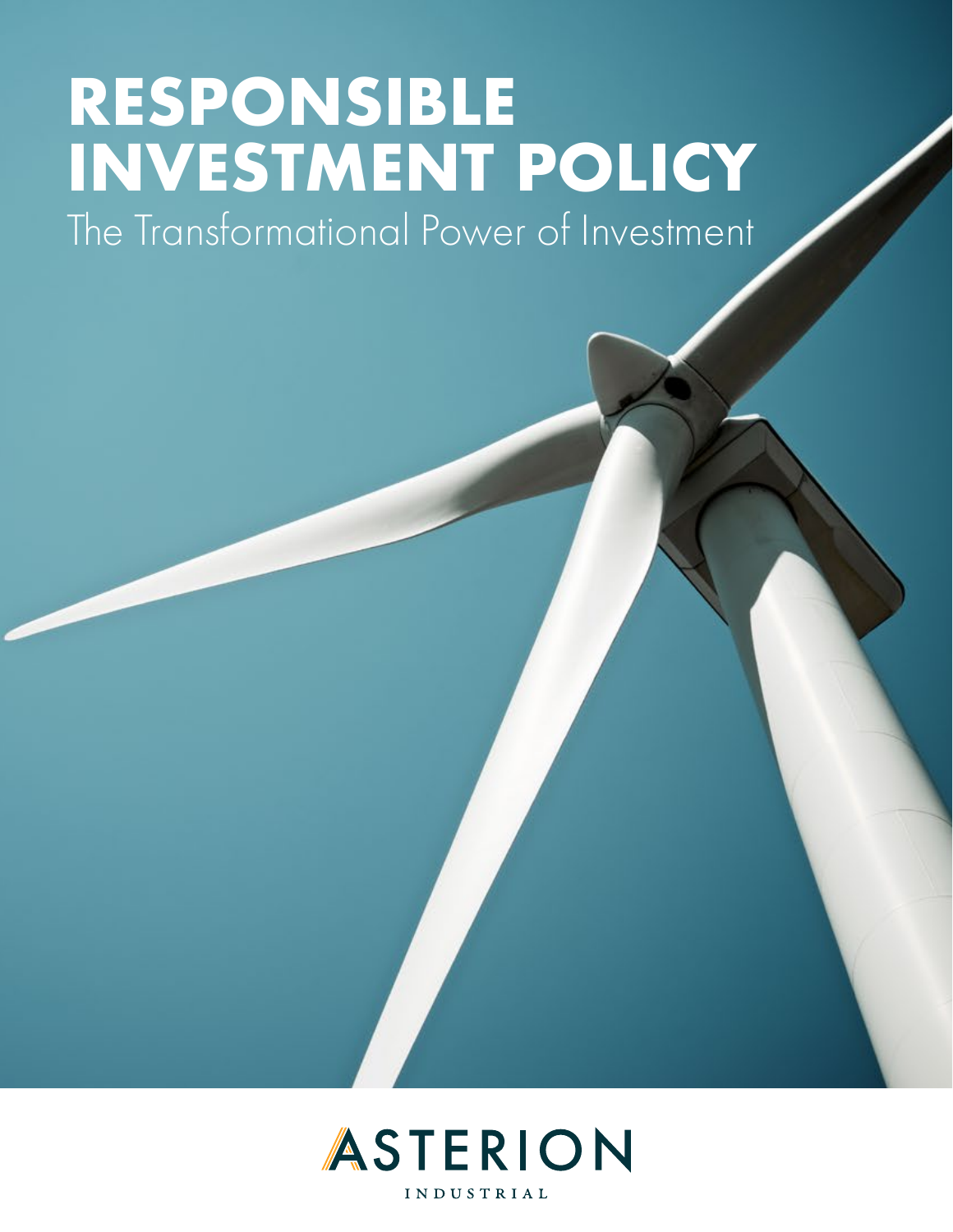# TABLE OF CONTENTS

- 1. INTRODUCTION AND PURPOSE
- 2. POLICY SCOPE
- 3. OUR COMMITMENT TO ESG
- 4. ESG FRAMEWORK USING INDUSTRY STANDARDS AND GUIDELINES
- 5. ESG MATERIAL TOPICS
- 6. ESG INTEGRATION IN OUR GOVERNANCE
- 7. APPLICATION TO THE INVESTMENT PROCESS
- 8. ESG APPLIED TO ASTERION AS A COMPANY
- 9. TRANSPARENT AND UP-TO-DATE INFORMATION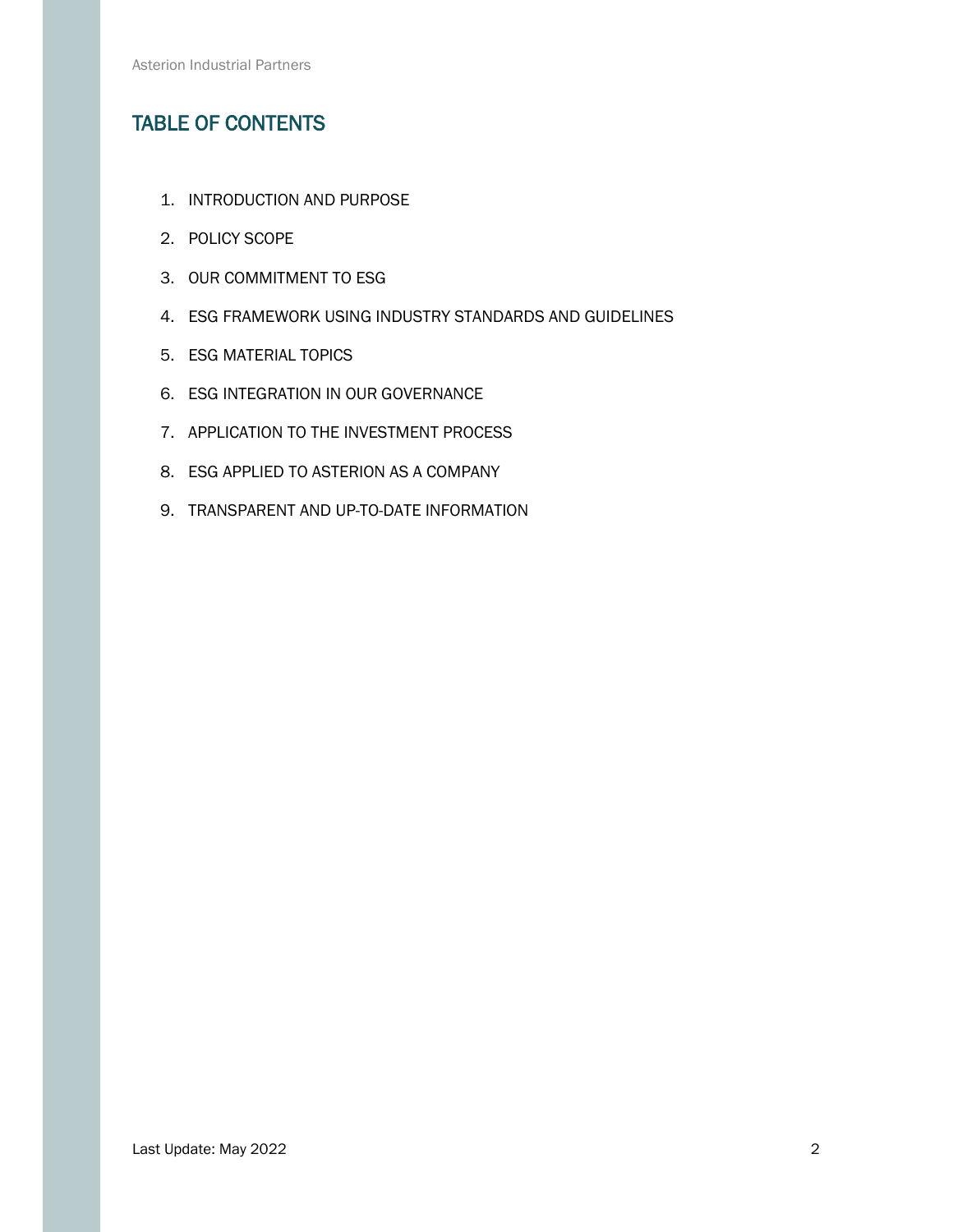# 1. INTRODUCTION AND PURPOSE

Asterion Industrial Partners is an independent investment management firm focusing on infrastructure investments in the European mid-market. Its strategy is mainly focused on the telecom, energy & utilities and mobility sectors, across Iberia, Italy, France, and the UK (opportunistically rest of Europe). Headquartered in Madrid and with presence in London and Paris, Asterion combines transactional and operational experience with an industrial approach and active asset management within an independent and nimble platform. Asterion aims to promote operational transparency, responsible investment practices, best-in-class governance, and a strong culture both for itself and in the companies in which it invests.

This Responsible Investment Policy (hereafter referred to as "the Policy") describes Asterion's commitment to integrate a responsible approach to the investment process, as well as the management of its own operations through the consideration of environmental, social and governance (ESG) factors.

# 2. POLICY SCOPE

This Policy applies to Asterion Industrial Partners SGEIC, S.A., ("Asterion" or the "Company"), the funds managed by it (the "**Funds**"), and all its employees and parties directly or indirectly involved in the investment process.

This policy is an updated and enhanced version of Asterion's previous ESG policy. It has been formally approved by the company's Board of Directors on the  $17<sup>th</sup>$  of May 2022.

## 2. OUR COMMITMENT TO ESG

Asterion believes it is its duty to responsibly manage its third-party capital by positively contributing to the broader economy, the environment and society through the management of its portfolio companies and of Asterion as a company itself. To that end, our commitment to ESG management is central to our strategy and fully integrated in all investment processes and operations. Asterion gives us the opportunity to use the transformational power of investment to contribute to improving society while delivering attractive returns to our investors.

Infrastructure assets and businesses provide a critical public service and have a wide-reaching impact on societal development and well-being. In addition to this intrinsic social value, we believe that as investors and owners of these businesses, it is in our hands to promote and further ESG through an active and positive governance model. ESG integration, including the integration of sustainability risks and the consideration of principal adverse impacts on sustainability factors, into the investment process and the day-to-day management of our business and portfolio companies is a fundamental requirement of our business model, in addition to producing differentiated returns for our investors. Results are central to our mandate, but in our opinion the focus on how those results are achieved is equally as important.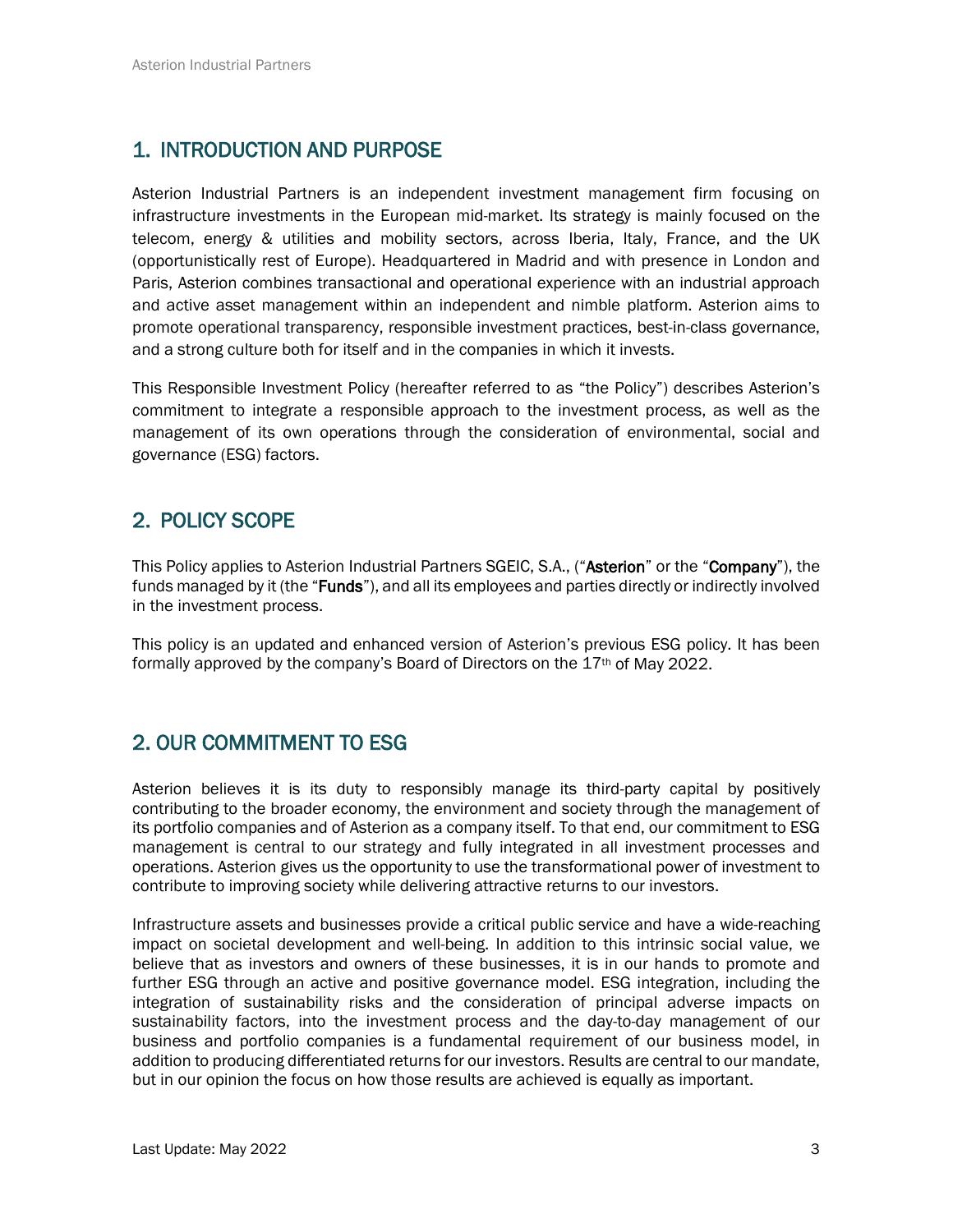The world is facing a growing number of complex global challenges including climate change and social inequality. ESG management is an effective tool for mitigating and managing all relevant sustainability risks that might have a relevant material negative impact on the financial return of an investment, as well as becoming a source of new opportunities and competitive advantage. It is key to the sustainability of infrastructure and provides the necessary capacity to adapt to a changing and increasingly complex environment. In addition, it has been demonstrated that companies with good management of sustainability risks and principal adverse impacts of investment decision on sustainability factors face lower risks and produce higher long-term profitability.

Asterion is aware of the great responsibility entailed in managing third-party capital, as well as on the impact its activity has on the broader economy and society. The Company's approach to the integration of sustainability risks and the consideration of adverse sustainability impacts is central to its strategy and fully integrated in its investment process and operations. Asterion gives us the opportunity to use the transformational power of investment to contribute to improving society while delivering attractive returns to our investors. Our values reflect our approach:



Asterion's investment approach, integrating sustainability throughout the investment decisionmaking process, goes further. All our investments have as one of their outcome objectives the creation of a positive impact on the environment and society.

## 3. ESG FRAMEWORK USING INDUSTRY STANDARDS AND GUIDELINES

## 3.1. Partnerships and alignment with industry bodies

**PRI** Responsible

Asterion is a signatory member of the UN's Principles for Responsible Investment (UNPRI) since February 21st, 2020.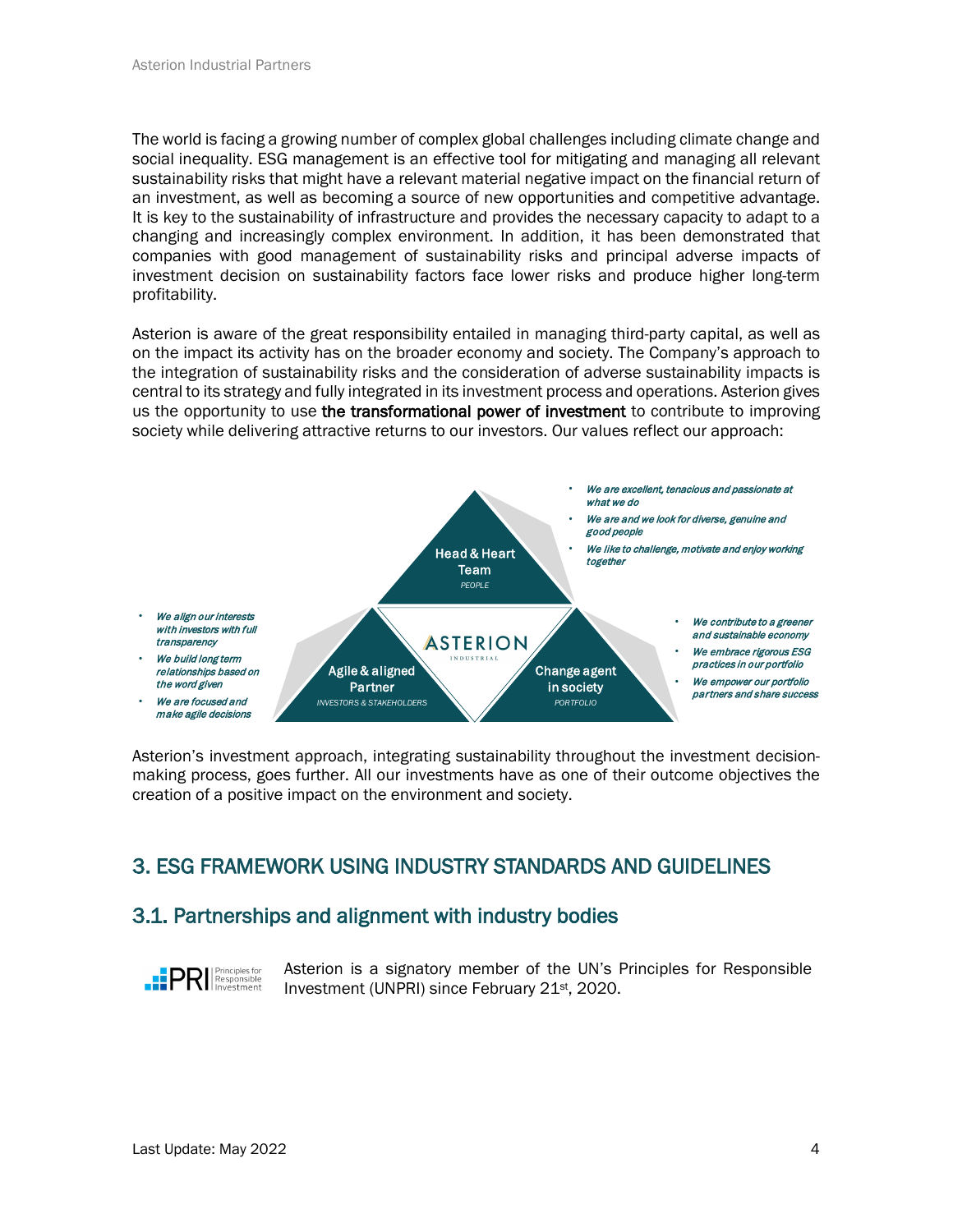

Asterion follows ILPA industry guidelines and best practices to foster transparency, good governance, and alignment of interests with our investors and the market.



Asterion Industrial Infra Fund II FCR has been classified as promoting environmental or social characteristics, so-called "Article 8 product" under Regulation (EU) 2019/2088 of 27 November 2019 on sustainabilityrelated disclosures in the financial services sector ("SFDR").

# 3.2. International guidelines as a reference



Asterion's ESG material topics follow the SASB standards (Sustainability Accounting Standards Board) as a reference guide. These standards focus on financially material ESG issues.



Asterion is committed and aligned with the UN's Sustainable Development Goals to help address major global challenges.

# 4. ESG MATERIAL TOPICS

We believe it is important to address sustainability risks and principal adverse impacts on sustainability factors within our investments on a strong basis of materiality, particularly in the context of the relevant sectors and industries within the focus of the mandate. Our analysis extends to the most relevant topics affecting the different industries we invest in, with strong alignment to the abovementioned standards as well as Asterion's values. Our sustainability objectives and efforts mainly revolve around a list of material topics and potential principal adverse impacts as outlined below: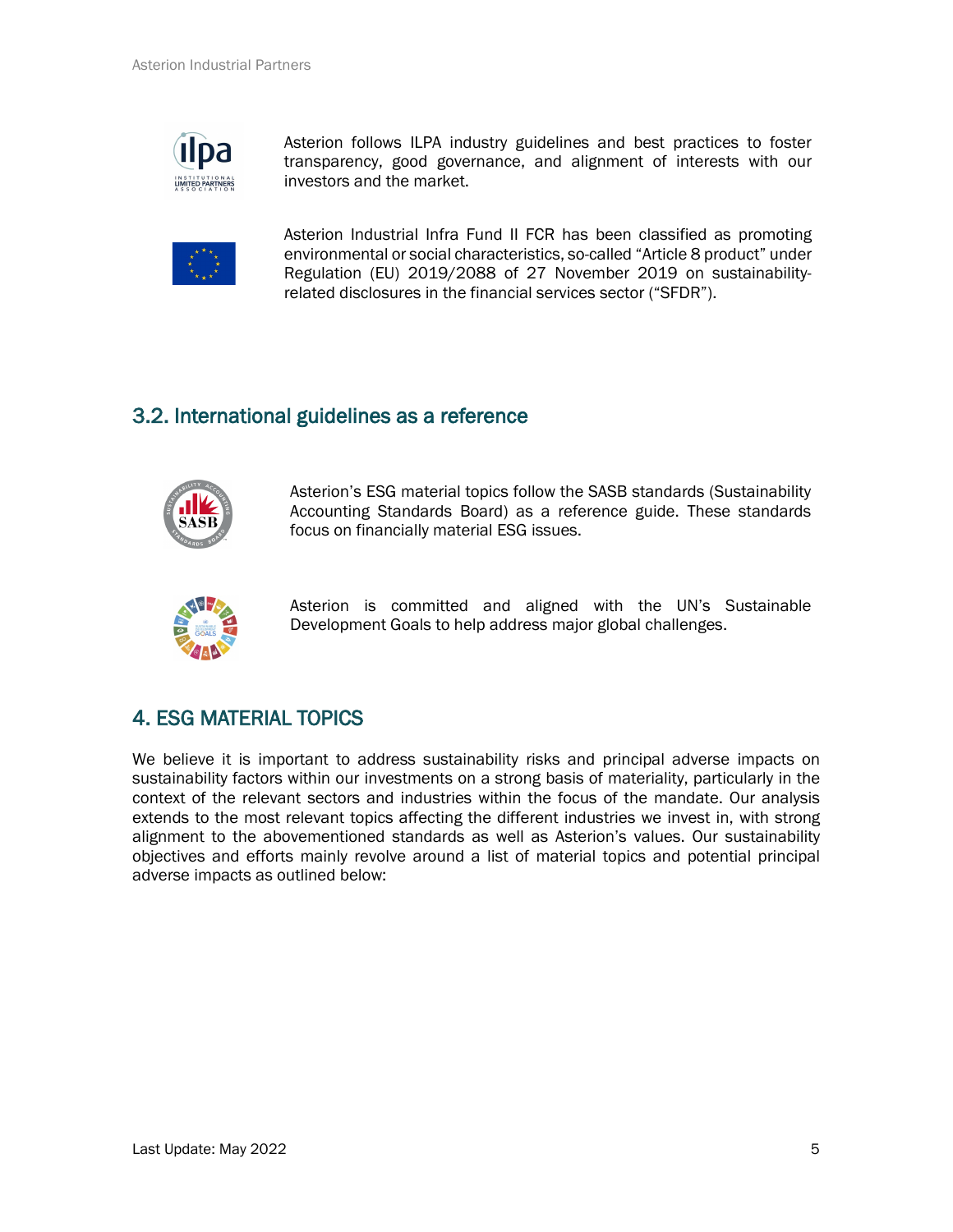|  | Climate change and<br>low-carbon economy<br><b>Efficient use of</b><br>resources | √ Control and reduce Carbon and Greenhouse Gas Emissions<br>$\sqrt{\phantom{a}}$ Promote energy efficiency and transition to clean energy<br>√ Support investments in-line with a low-carbon economy<br>$\sqrt{\phantom{a}}$ Minimize the use of resource input and the creation of waste and pollution<br>$\sqrt{ }$ Improve productivity of resources |
|--|----------------------------------------------------------------------------------|---------------------------------------------------------------------------------------------------------------------------------------------------------------------------------------------------------------------------------------------------------------------------------------------------------------------------------------------------------|
|  | <b>Environmental impact</b><br>on ecosystems                                     | Assess and decrease the physical impact of infrastructure on ecosystems and<br>biodiversity                                                                                                                                                                                                                                                             |
|  | Social progress and<br>human rights                                              | Stimulate economic growth and promote infrastructure as a development driver<br>through mobility, interconnectivity, etc.<br>√ Take care of health and safety at work                                                                                                                                                                                   |
|  | <b>Diversity and</b><br>inclusion                                                | $\sqrt{\phantom{a}}$ Ensure sustainable value chains and further human rights and equality<br>Foster diversity in all its forms (gender, background, age, nationality) in hiring and<br>promotion to build a more inclusive culture                                                                                                                     |
|  | Well-being in the<br>workplace                                                   | Initiatives around the work place including fair wage policies, professional training,<br>employee empowerment, health and wellness and work-life balance                                                                                                                                                                                               |
|  |                                                                                  |                                                                                                                                                                                                                                                                                                                                                         |
|  | <b>Transparency, ethics</b>                                                      | Proactive, regular and clear stakeholder engagement and dialogue in adherence<br>with regulation and public policy                                                                                                                                                                                                                                      |
|  | and integrity                                                                    | √ Zero tolerance policy towards corruption and bribery<br>√ Guarantee Data Privacy and Cybersecurity                                                                                                                                                                                                                                                    |
|  | <b>Shared success</b>                                                            | √ Define short and long-term incentive plans for Portfolio companies<br>√ Align portfolios with our materiality and SDG's contribution                                                                                                                                                                                                                  |
|  | <b>Full ESG integration</b>                                                      | √ Apply rigorous ESG policy during full investment life cycle<br>Develop strong ESG culture in portfolio companies<br>√ Monitor and report regularly on ESG Risks and Opportunities                                                                                                                                                                     |

This list of material topics provides the overarching framework for Asterion's ESG strategy and is also the basis for determining and setting the relevant assessment metrics. Material aspects will be periodically reviewed to ensure relevance, incorporating evolving developments in market industry and regulatory standards and guidelines as well as feedback from investors, which will be gathered through annual surveys.

Furthermore, Asterion's sustainable investment objectives are aligned with the UN's Sustainable Development Goals to help address major global challenges. Its most direct impact is related to SDG 9, which is focused on "building resilient infrastructure, promoting inclusive and sustainable industrialization and fostering innovation". Nevertheless, and without disregarding the rest of objectives, Asterion's strategy will focus on three additional SDGs, which we intend to strongly align ourselves with and continue to promote as long-term goals of our activities. These SDGs are: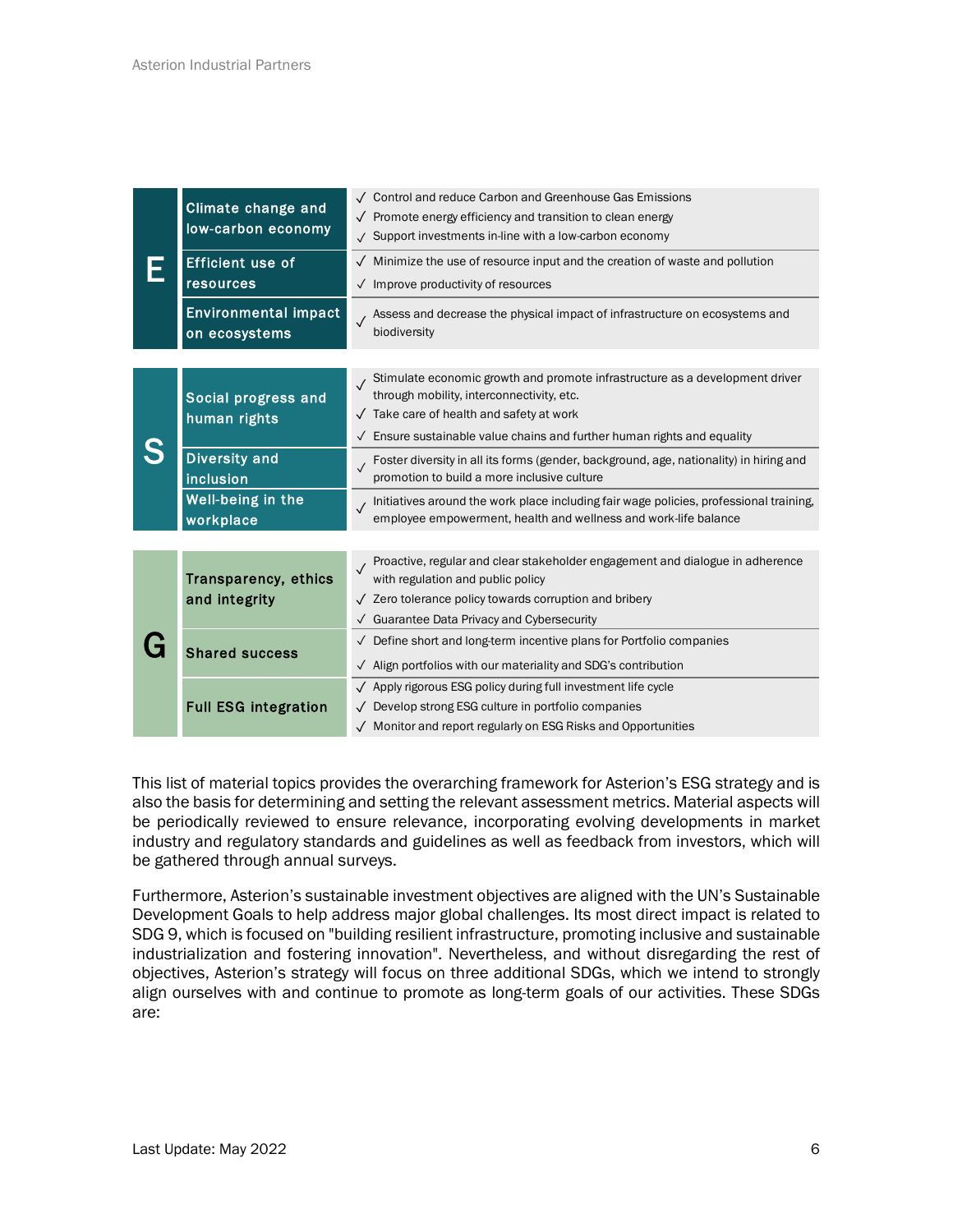

Build resilient infrastructure, promote inclusive and sustainable industrialization and foster innovation.

Take urgent action to combat climate change and its impacts.

Reduce inequality within and among countries.

Promote peaceful and inclusive societies for sustainable development, provide access to justice for all and build effective, accountable, and inclusive institutions at all levels.

Additional information on the above SDGs can be found o[n https://sustainabledevelopment.un.org/.](https://sustainabledevelopment.un.org/)

## 5. ESG INTEGRATION IN OUR GOVERNANCE

Implementing a sustainability strategy in a company requires organizing structures and processes that ensure investment decisions are made according to the defined ESG criteria. Asterion is focused on systematically integrating ESG, including the integration of sustainability risks and the consideration of principal adverse impacts on sustainability factors, into the investment process through the following organizational, risk management and governance structure and processes:

- **Investment Team:** responsible for including ESG in the due diligence analysis of an investment opportunity as well as identifying and monitoring ESG targets as part of the postacquisition plan within portfolio companies. ESG is integrated and forms part of the analysis presented to the Investment Committee. When necessary, external experts may be hired to assist with this ad-hoc analysis.
- **ESG Team:** led by the ESG Manager, it is responsible for leading and coordinating all ESG activities at Asterion, working closely with the investment teams and reporting to the Investment Committee.
- **Investment Committee (IC):** It is responsible for the supervision, approval, review, and update of Asterion's ESG strategy and its implementation in the context of investments. As the ultimate decisioning making body on investments, portfolio and exits, subject to final approval by the Board of Directors of Asterion, the IC will take into consideration sustainability matters in the same way as any other factors (financial, operational, strategic) and may request additional information on specific ESG topics. When necessary, external experts may be hired to assist with this ad-hoc analysis.

Within the IC, one of the Partners will be specifically focused on overseeing the Company's ESG strategy and, as "ESG Ambassador", will coordinate and lead all communications to investors and other stakeholders on these matters.

Asterion's goal is to continue to make sustainability an integral part of the Company's culture, extending responsibility throughout the organization. To this end, all team members have been involved in creating the Company's ESG strategy.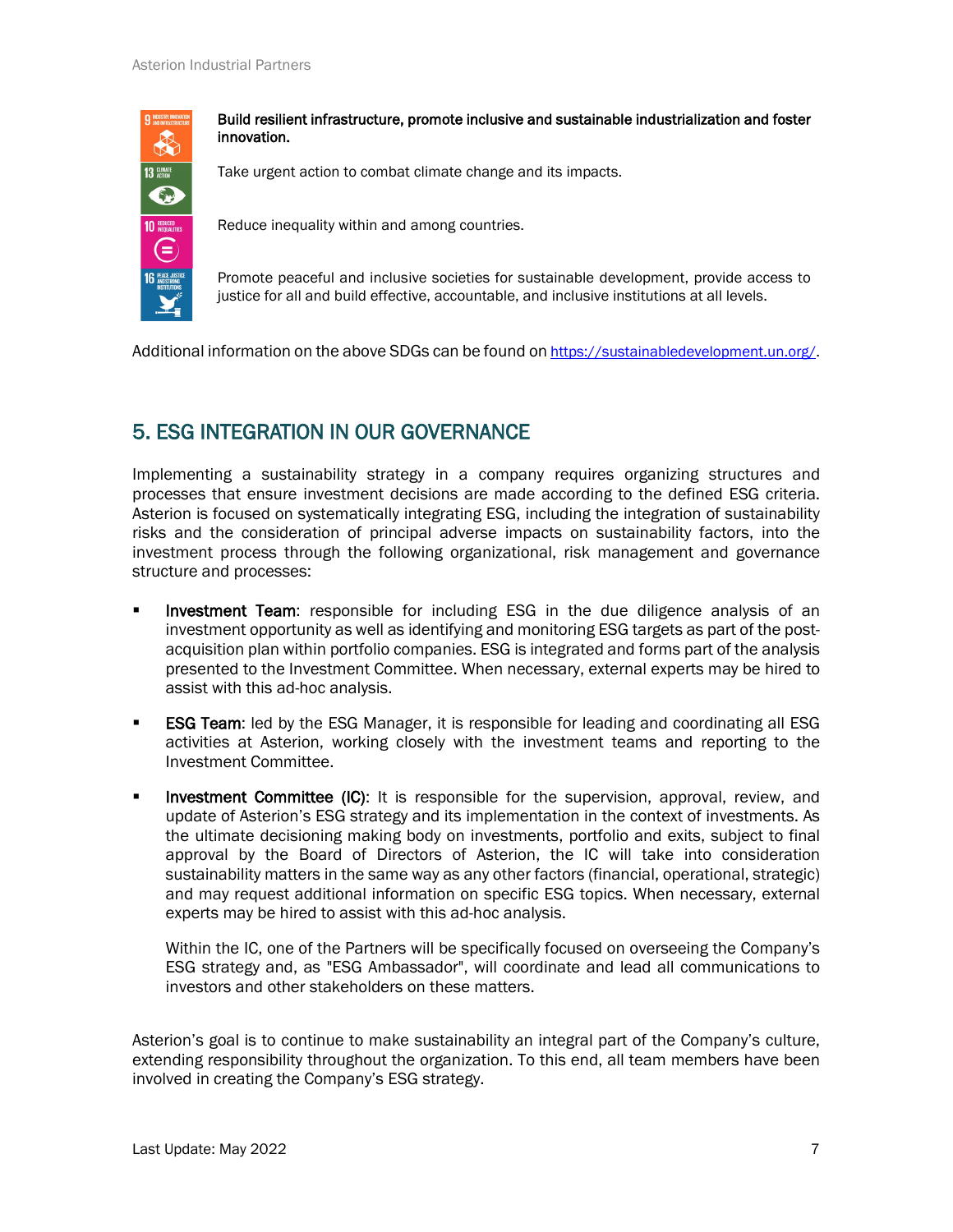The team will be provided with ongoing training on how to better integrate ESG in the overall investment approach as well as on the evolving ESG initiatives around the Company. Furthermore, the team's incentives will be linked to the delivery of the risk adjusted ESG strategy, including sound and effective risk management with regard to sustainability risks, among other things.

# 6. APPLICATION TO THE INVESTMENT PROCESS

Asterion, through its active asset management strategy, is well positioned to significantly improve awareness of the importance of ESG and to implement processes and measures to improve sustainability-related matters within its portfolio.

During the various stages of the investment process, Asterion will consider all relevant ESG themes, including the integration of sustainability risks and the consideration of principal adverse impacts on sustainability factors, as part of a comprehensive review of an investment opportunity:

- 1. Pre-Screening: Exclusions
- 2. Due Diligence
- 3. Decision Making: Investment Committee
- 4. Post-Acquisition & Reporting
- 5. Incident Management
- 6. Exit

According to the classification by the European Sustainable Investment Forum (Eurosif) of the different applicable ESG strategies, Asterion, as a participant in the European financial markets, follows the suggested recommendations in an effort to achieve long-term sustainable returns and provide stable, well-functioning and well governed social, environmental and economic systems. Among these strategies, and in line with Asterion's approach to ESG and its industrial, hands-on and active asset management, Asterion applies specific ESG selection criteria & screening, an exclusions list, and ESG integration and engagement practices, all around the theme of sustainability.

#### 6.1. Pre-Screening: Exclusions

As part of the firm's strategy, Asterion focuses on infrastructure investments in the European mid-market, mainly focused on the telecom, energy & utilities and mobility sectors.

Nevertheless, Asterion takes a holistic view on all sectors and has a specific policy on exclusions as part of the screening process of potential new opportunities. While the list of exclusions does include some sectors that are less relevant to the scope of the mandate, it is aligned with the overall values and cultures of the Company. The sectors and activities that are currently excluded are:

- The production or distribution of tobacco and tobacco-related products.
- The production or distribution of alcohol and alcohol-related products.
- Adult entertainment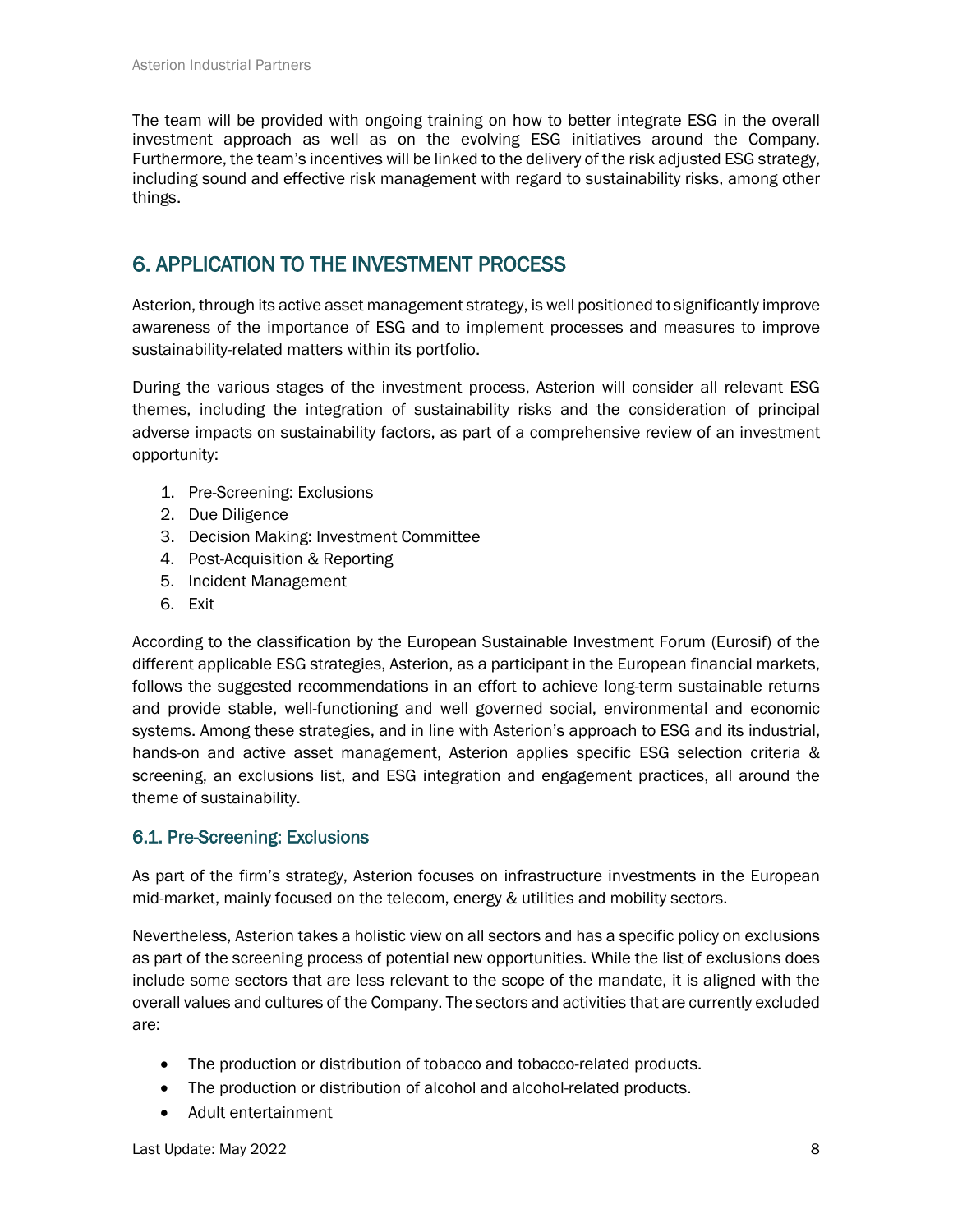- Production or distribution of modern weapons of any kind
- Gambling
- Coal, oil production and nuclear power (unless they represent a very marginal activity within a broader portfolio. In these situations, a case-by-case analysis will be carried out requiring a high level of assurance on the business risks. If after careful consideration and analysis the investment were to be carried out, there will be clear willingness from Asterion to make it greener and reduce its risks and impact on the ecosystem.)
- Companies in tax heavens (according to the European Commission's list of noncooperative countries) and companies operating in countries covered by international sanctions or demonstrating breach of UN's Global Compact's principles or OECD guidelines

#### 6.2. Due Diligence

The investment team carries out an ESG analysis as part of the due diligence process. Findings and conclusions obtained are included in the investment memorandum presented to the Investment Committee, which will consider these as part of the investment decision making.

We have developed a number of standard check lists to ensure all relevant aspects are taken into account at every stage of the process, including both sustainability risk and material adverse impacts on sustainability factors.

Depending on each situation, the investment team may decide to hire external experts to assist with the ESG due diligence or to carry out specific ESG audits.

In the case where relevant ESG risks are identified, Asterion is committed to carry out additional ESG Due Diligence to allow for better decision making or ensure preventive and corrective measures are put in place, as part of the agreed transaction terms.

#### 6.3. Decision Making: Investment Committee

The Asterion Investment Committee holds the responsibility for the supervision, approval, review, and update of Asterion's ESG strategy and its implementation. ESG-related risks and potential value-add measures are considered as part of the analysis of a transaction and brought to the IC, who take these matters into account alongside other relevant factors.

As the ultimate decision-making body on investments, portfolio and exits, the IC will take into consideration sustainability risks that could cause a potential material negative impact on investment value and sustainability factors in the same way as any other factors (financial, operational, strategic) and may request additional information on specific ESG topics. When necessary, external experts may be hired to assist with this ad-hoc analysis.

Asterion considers as a "sustainable investment" one that contributes to an environmental objective, as measured for example by key resource efficiency indicators, or one that contributes to a social objective, provided that such investments do no significant harm to those objectives and that investee companies follow good governance practices.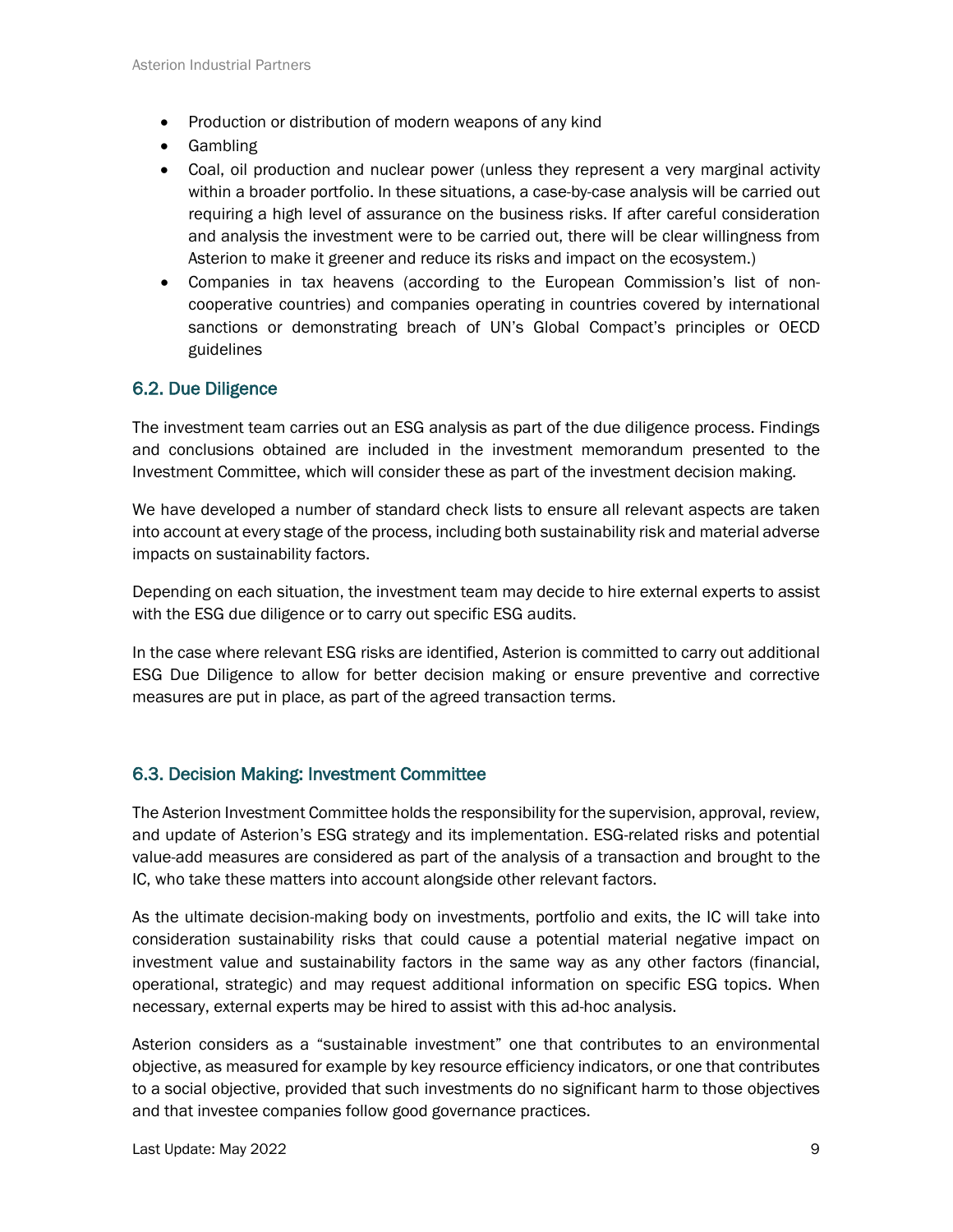Within the IC, one of the Partners will be specifically focused on overseeing the Company's ESG strategy and, as "ESG Ambassador", will coordinate and lead all communications to investors and other stakeholders on these matters.

#### 6.4. Post-acquisition & Reporting

ESG targets for attainment of sustainability investment objectives and indicators for principal adverse sustainability impacts are set for each portfolio company as part of the Post-acquisition Operating & Strategic Targets ("POST") Plan. This POST plan includes targets for the short term (120 days), medium term (6 to 24 months) and long term (over 24 months). Relevant ESG issues from the due diligence findings are formally addressed during those 120 days and then reviewed and monitored over the medium and long-term.

These targets and indicators for principal adverse sustainability impacts are monitored by the investment team through ongoing and fluid dialogue with the management teams, and a selection of quantitative KPIs to measure its progress are reported on an annual basis at least, including relevant sustainability indicators and/or information explaining the extent to which explicit social or environmental characteristics are met, where applicable. Qualitative updates on the evolution of ESG matters are included in the quarterly reporting.

When new ESG opportunities or risks arise at a portfolio company, Asterion will assist management teams in developing action plans to adequately manage them. It is Asterion's intention to discuss ESG matters at portfolio companies' Board of Directors.

Among the different areas Asterion will focus on at its portfolio companies, alignment of interest and shared profit are central principles in line with the Company's values. Asterion will work to align management teams with ESG goals by linking their remuneration structures to their performance where applicable, including sound and effective risk management regarding sustainability risks. Profit sharing is key to Asterion's culture, and we will work to implement it through Management Equity Programs as part of the transaction parameters where possible.

In alignment with the selected SDGs, Asterion has developed a number of initiatives to be fostered in all its portfolio companies, with the goal of achieving consistency. These initiatives are fostered in all Asterion's portfolio companies, as well as in the management company, in addition to specific actions or targets developed ad-hoc for each of them. These initiatives have been created under the name of "The Asterion Way" and the goal is for them to be enhanced and expanded to include additional topics that are key to Asterion. See below the initiatives that are being put in place as part of this program so far: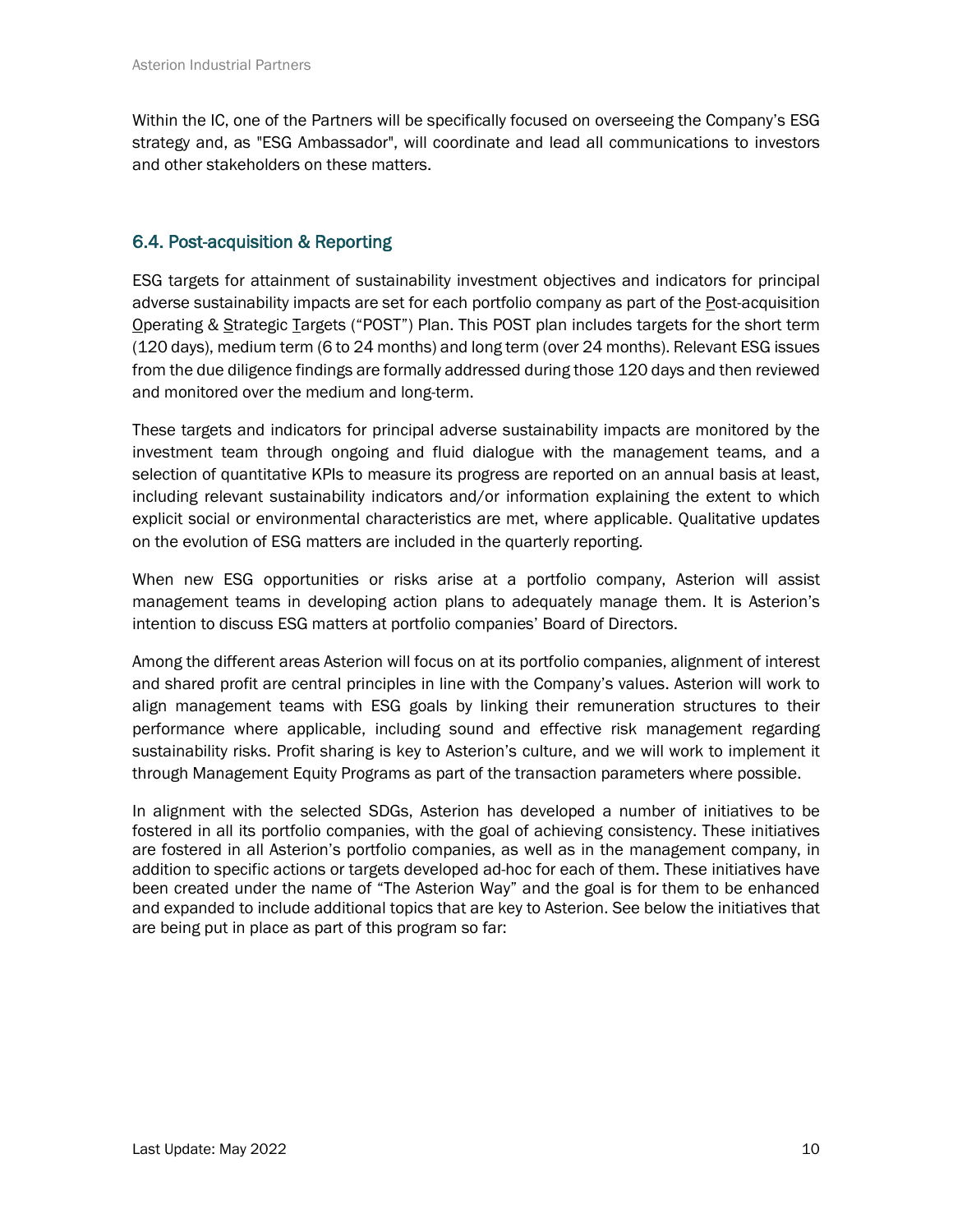

It is Asterion's intention to develop specific ESG programs focused on selected material topics in addition to the above to help companies across its portfolio improve and implement best practices.

#### 6.5. Incident Management

Should an ESG incident arise, the investment team will inform the ESG manager and the Investment Committee as soon as they become aware of the issue. After assessing the importance of the incident, Asterion will inform its investors as soon as reasonably practicable, also in accordance with the urgency of the matter. ESG incidents are also included in quarterly reports and Asterion maintains an internal incident register.

#### 6.6 Exit

The progress made due to the implementation of ESG good practices during the investment and asset management phase should be reflected at exit with improved ESG performance contributing to enhanced company value. In this regard, Asterion will communicate to possible acquirers the actions developed and implemented on this front. The ESG annual reports produced during the life of the investment may be used as source of information and evidence of sound ESG management.

Additionally, when required, Asterion will provide information on future actions needed to continue with the implementation of the company's ESG strategy.

## 7. ESG APPLIED TO ASTERION AS A COMPANY

In addition to integrating ESG into its investment process, Asterion has sustainability enshrined in its culture and works to apply the same best-in-class standards both at portfolio company level and at Asterion as a Company. An internal set of guidelines have been developed containing initiatives to promote ESG integration within the company and among its employees. We believe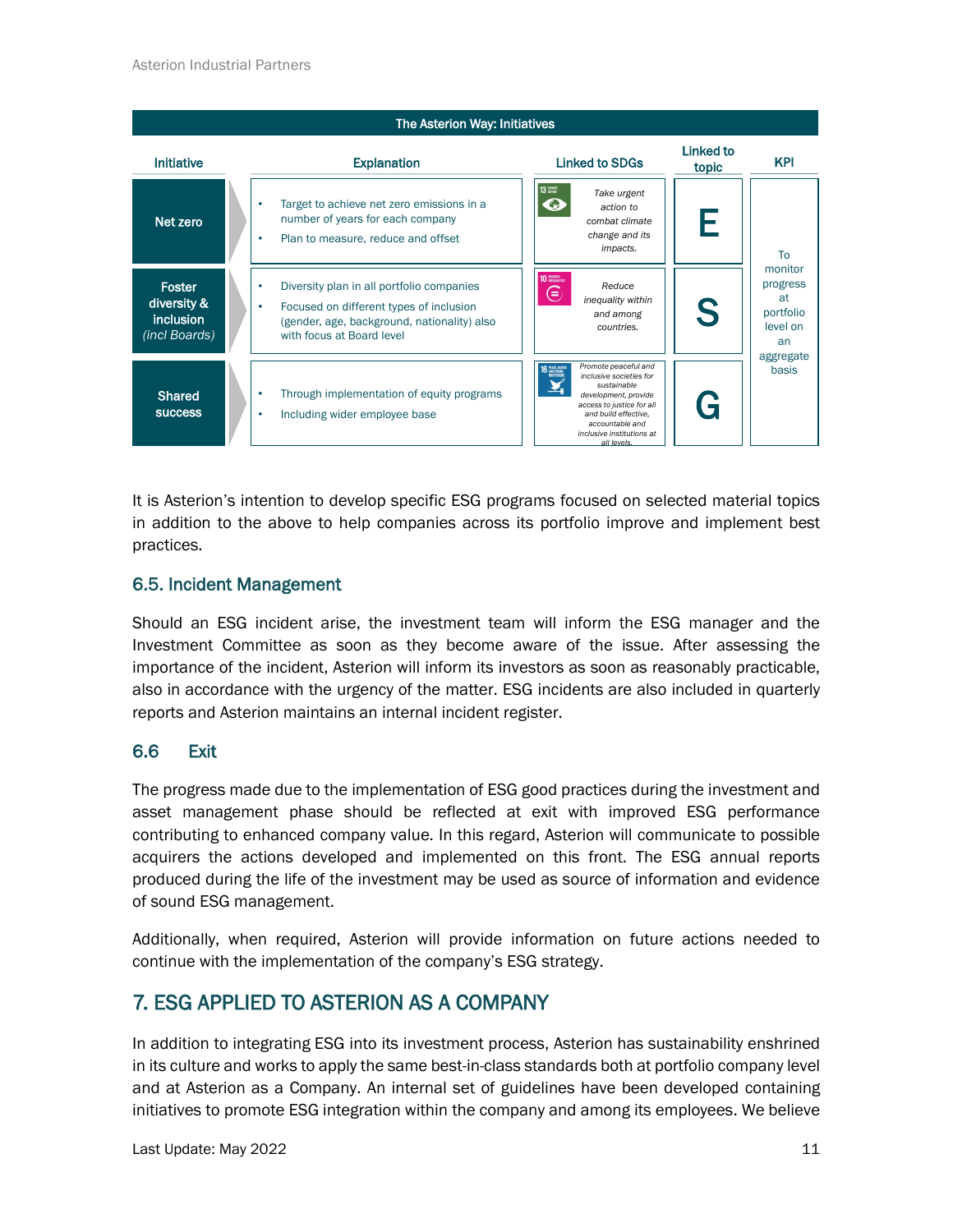ESG integration is also fundamental to attracting and retaining top talent within an evolving and competitive generation.

These guidelines follow the main pillars of the Asterion culture & values:

- Head & Heart Team: initiatives to increase awareness of the team on ESG matters, to improve well-being and work-life balance, to foster ongoing professional and career development and a dedicated commitment to diversity.
- Change Agent in Society: initiatives to reduce and mitigate our environmental footprint, to raise awareness among the team and to engage with local communities in infrastructure-related and socio-educational projects.
- Agile & Aligned Partner: initiatives to ensure transparency, dialogue, and the highest ethical standards, promote responsible ESG practices with the people we work with (providers, advisors) and become a proactive player in promoting and implementing these initiatives.

We will continue to monitor and update these initiatives to remain current in today's environment as well as focused on ensuring we can retain and promote our culture and values sustainably for the long-term.

## 8. TRANSPARENT AND UP-TO-DATE INFORMATION

In alignment with Asterion's commitment to transparency, the firm communicates its portfolio's sustainability performance to its investors through the delivery of fund quarterly and annual reports. Further information can also be provided to Asterion's investors upon request.

As a further commitment to transparency, and in order to comply with the European Union's regulation on sustainability-related disclosures in the financial services sector (SFDR), Asterion is committed to periodically publishing the evolution of several KPIs in relation to the ESG performance (known as Principal Adverse Impacts – PAIs) of its investments, making those available through an Annual ESG Report which can be found on the firm's website.

Additionally, as a signatory of the UNPRI, Asterion will complete and disclose a Transparency Report on an annual basis.

Asterion makes a copy of this Policy and any relevant ESG report available on its website ([https://www.asterionindustrial.com/\)](https://www.asterionindustrial.com/). For additional information, please contact:

MÓNICA OLMOS GARCÍA ESG Manager Asterion Industrial Partners Phone: +34 91 088 7404 Email: [monica@asterionindustrial.com](mailto:monica@asterionindustrial.com)